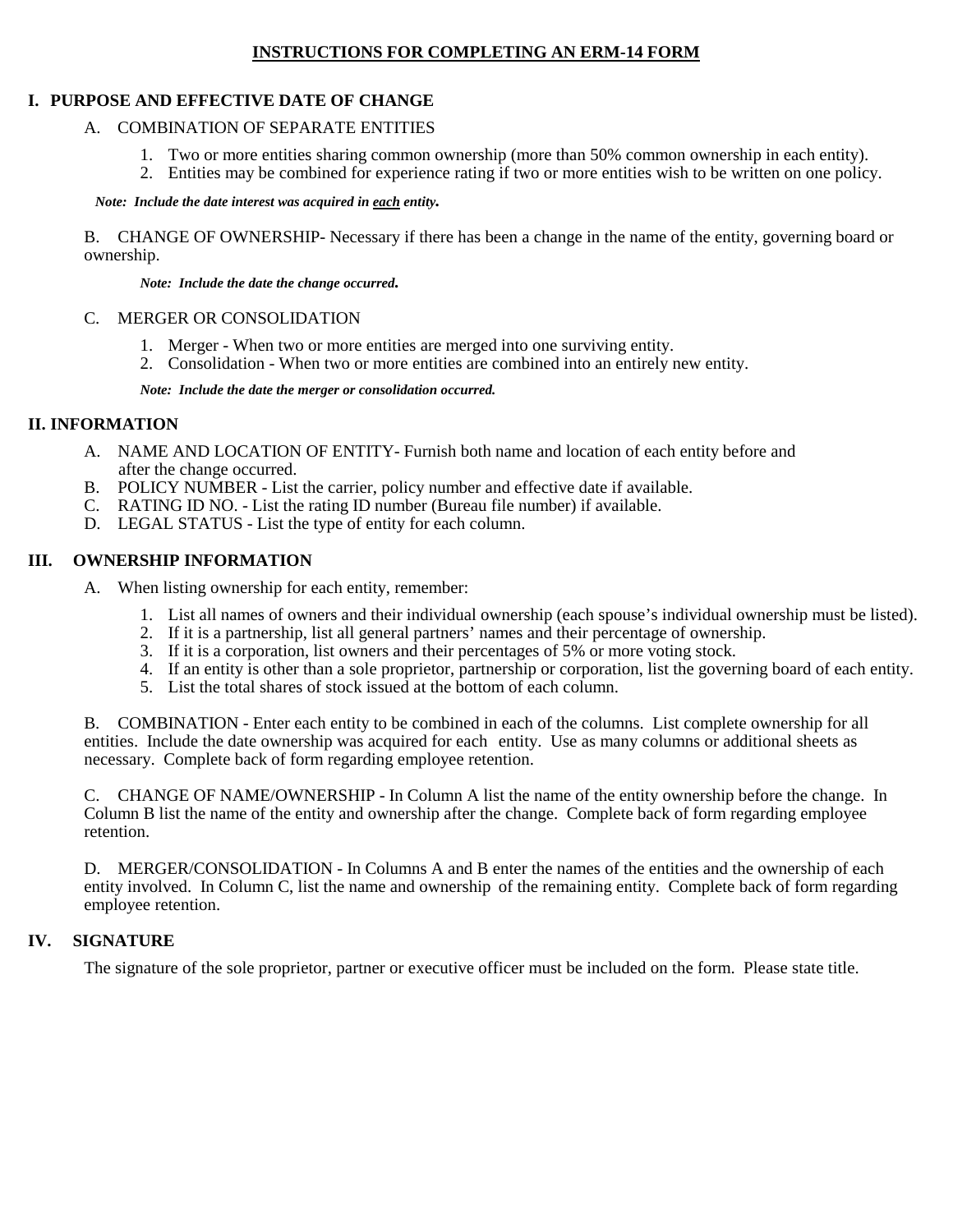#### **CONFIDENTIAL REQUEST FOR INFORMATION** Page 1 of 2

**The following confidential ownership statements may be used only in establishing premiums for your insurance coverages. It is extremely important that all questions be answered completely. Your workers compensation policy requires that you report ownership changes, and other changes as detailed below, to your insurance carrier in writing within 90 days of the change. If you have questions, contact your agent, insurance company, or the appropriate rating organization. Submit the completed form to the rating organization.** 

| <b>PURPOSE</b> (Check One)                                                                                                                                                                                                                                                                                                                                                                                                                                                                                                                                                                                                                                                                                                                                                                                                                                                                                                                                                                                                                                                                                                                         |   |   |   |  |  |
|----------------------------------------------------------------------------------------------------------------------------------------------------------------------------------------------------------------------------------------------------------------------------------------------------------------------------------------------------------------------------------------------------------------------------------------------------------------------------------------------------------------------------------------------------------------------------------------------------------------------------------------------------------------------------------------------------------------------------------------------------------------------------------------------------------------------------------------------------------------------------------------------------------------------------------------------------------------------------------------------------------------------------------------------------------------------------------------------------------------------------------------------------|---|---|---|--|--|
| Name change only<br>Complete column A for former entity and column B for newly named entity<br>Complete only questions 1, 2 and 3 on page 2<br><b>Combination of separate entities</b><br>Complete a separate column for each entity related through common ownership (attach additional forms if necessary)<br>Sale, Transfer or conveyance of ownership interest<br>Complete column A for ownership before the change and column B for ownership after the change<br>Merger or consolidation (attach copy of agreement)<br>Complete columns A and B for the former entities and column C for the surviving entity<br>Formation of a new entity<br>Complete column A<br>Sale, Transfer or conveyance of an entity's physical assets to another entity which takes over its operations<br>Complete column A for the former entity and column B for the acquiring entity<br>Voluntary or court-mandated establishment of a trustee or receiver, excluding a debtor in possession, a trustee under a<br>revocable trust or a franchisor<br>Complete column A for ownership prior to the change, and column B for the trustee or receiver established |   |   |   |  |  |
| <b>INFORMATION</b>                                                                                                                                                                                                                                                                                                                                                                                                                                                                                                                                                                                                                                                                                                                                                                                                                                                                                                                                                                                                                                                                                                                                 | A | в | C |  |  |
| Name and Street Address of<br>Entity (P.O. Box Numbers<br>are not acceptable)                                                                                                                                                                                                                                                                                                                                                                                                                                                                                                                                                                                                                                                                                                                                                                                                                                                                                                                                                                                                                                                                      |   |   |   |  |  |
| <b>Legal Status of Entity</b><br>(Corporation, Partnership, Sole<br>Proprietor, Trustee, Receiver,<br>Individual, Other)                                                                                                                                                                                                                                                                                                                                                                                                                                                                                                                                                                                                                                                                                                                                                                                                                                                                                                                                                                                                                           |   |   |   |  |  |
| Ownership<br><b>Corporations - List names of</b><br>owners of 5% or more of<br>voting stock and number of<br>shares owned.*<br>(Submit shareholder proposal<br>if transaction involved<br>exchange of stock.)                                                                                                                                                                                                                                                                                                                                                                                                                                                                                                                                                                                                                                                                                                                                                                                                                                                                                                                                      |   |   |   |  |  |
| Partnerships - List each<br>general partner and<br>appropriate share in the<br>profits. (If limited partnership,<br>list name of general partner.)                                                                                                                                                                                                                                                                                                                                                                                                                                                                                                                                                                                                                                                                                                                                                                                                                                                                                                                                                                                                 |   |   |   |  |  |
| Other - If no voting stock, list<br>members of board of<br>directors or comparable<br>governing body.                                                                                                                                                                                                                                                                                                                                                                                                                                                                                                                                                                                                                                                                                                                                                                                                                                                                                                                                                                                                                                              |   |   |   |  |  |
| * Total shares of voting stock issued.                                                                                                                                                                                                                                                                                                                                                                                                                                                                                                                                                                                                                                                                                                                                                                                                                                                                                                                                                                                                                                                                                                             |   |   |   |  |  |
| Date of Ownership Change,<br><b>Acquisition, or Combinability</b>                                                                                                                                                                                                                                                                                                                                                                                                                                                                                                                                                                                                                                                                                                                                                                                                                                                                                                                                                                                                                                                                                  |   |   |   |  |  |
| <b>Carrier, Policy Number and</b><br><b>Effective Date</b>                                                                                                                                                                                                                                                                                                                                                                                                                                                                                                                                                                                                                                                                                                                                                                                                                                                                                                                                                                                                                                                                                         |   |   |   |  |  |
| <b>Experience Rating</b><br><b>Identification Number</b><br>(Carrier Use only)                                                                                                                                                                                                                                                                                                                                                                                                                                                                                                                                                                                                                                                                                                                                                                                                                                                                                                                                                                                                                                                                     |   |   |   |  |  |